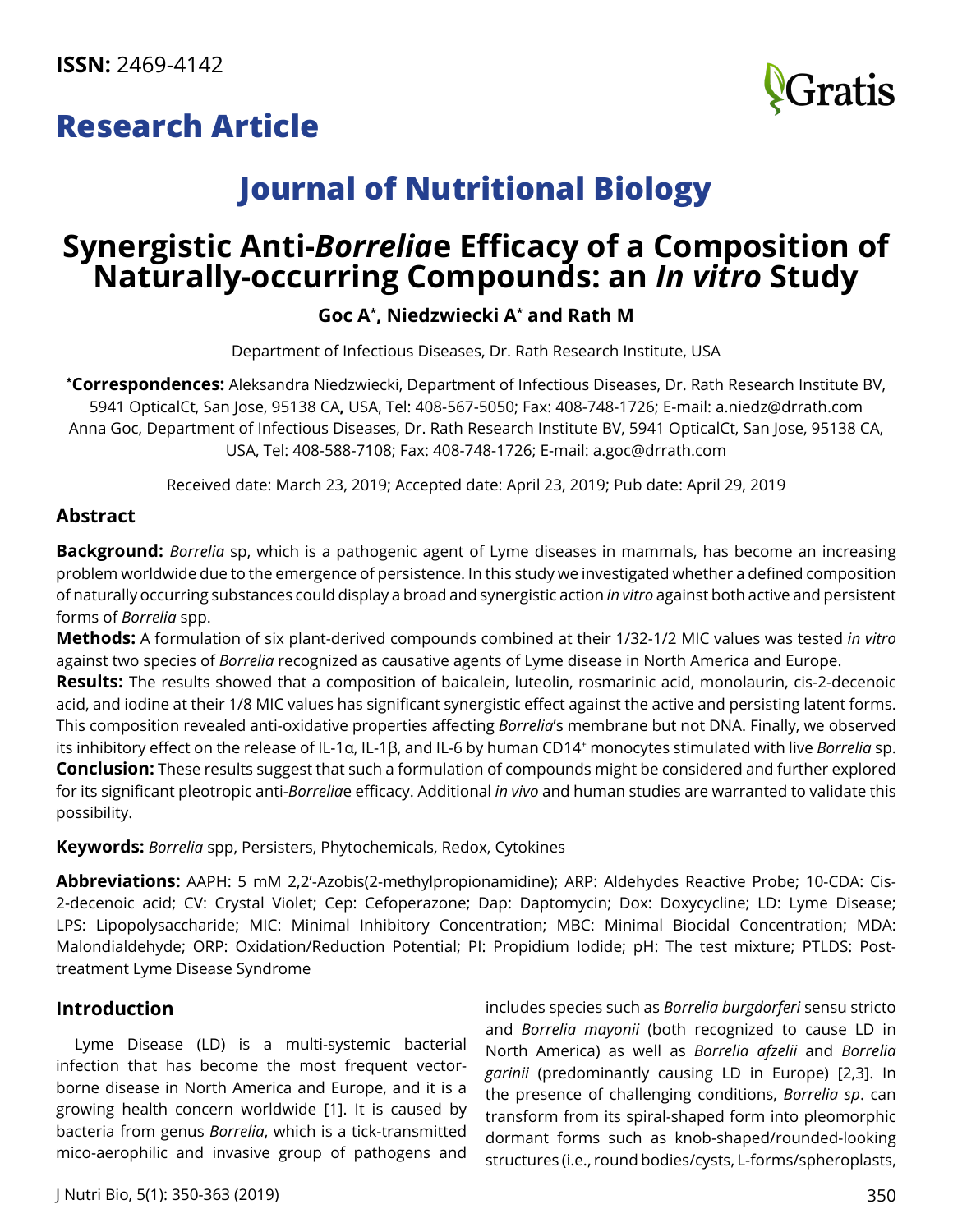and granular structures) and bio film-like aggregates [4-8]. The presence of these atypical forms has been demonstrated *in vitro* and in humans and is suggested as one of the possible factors that may attribute to the persistence of this illness [9-13]. However, the reason as well as the mechanisms explaining why the persistent symptoms of this infection promulgate in patients after the recommended treatment period with prescribed antibiotics awaits clarification, and highlights the need for either new or improved treatment options [14,15].

The commonly prescribed drugs for LD patients are limited to a major pharmacological class of antibiotics belonging to beta lactams and tetracycline's, and include doxycycline, amoxicillin, and cefuroxime axetil [1]. Their single administration *in vitro* showed to be effective against the active form of *Borrelia* sp. but not against their pleomorphic persistent forms, including bio filmlike aggregates [16-19]. Instead, antibiotics such as doxycycline, penicillin, and amoxicillin have been shown experimentally to induce transformation of spirochetes into the latent cystic forms [16-20]. In addition, the continued use of antibiotics as monotherapy has limitations since their long-term effectiveness has not been confirmed and instead may involve toxic side effects [21-24]. However, recent *in vitro* studies demonstrate that a triple combination of antibiotics such as doxycycline/ daptomycin/cefoperazone can be considered as an option since it also showed to be effective against persistent forms of *Borrelia burgdorferi* [25]. Moreover, two triple combinations of antibiotics such as artemisinin/ cefoperazone/doxycycline and sulfachlorpyridazine/ daptomycin/doxycycline revealed to be effective against amoxicillin-induced round bodies [26]. Further human studies, however, are needed to confirm these findings.

The positive outcome of any therapy highly depends on adequate treatment, and therapies based on nonsynthetic agents have been increasingly considered as one of the alternatives [27-29]. In particular, polyphenols have been intensively examined and measured as potential new anti-infectious agents [28,29]. A variety of them have shown *in vitro* activity against a plethora of bacteria and fungi species including *Borrelia* sp. [30-33]. In addition, many of them demonstrated anti-inflammatory and immune-modulating characteristics that have relevance in anti-LD therapies, and substantial progress has been made in understanding the mechanisms of their antimicrobial action [13,34,35]. These include affecting the bacterial membrane resulting in the leakage of intracellular constituents and/or upsetting crucial

molecules responsible for maintaining basic bacterial physiology [36]. In addition, research has been conducted to understand how persisting cells can be eliminated and was focused either on eradicating them or by "forcing" them to revert back to an active state. Eradication of persistent forms has been accomplished by their exposure to biocidal agents, reactive species, and weak electrical streams, whereas the approach to transform persisters back to their active form include the use of metabolic stimuli in order to increase the metabolism and/or the ability of drugs to permeate the membranes of these forms [36-38].

A synergistically or additively composed combination of naturally occurring compounds with antimicrobial activity and immune-modulatory properties could be one such LD treatment option. This approach takes advantage of exploiting various structural and/or metabolic interactions allowing for attacking multiple targets at once and maximizing the biological efficacy. In addition, if properly designed, it could potentially reduce the cost and side effects of the application. Our recent study revealed that polyphenols such as baicalein, luteolin, rosmarinic acid, fatty acids (monolaurin and cis-2-decenoic acid), and iodine are potent against *Borrelia*  spp*.* [32]. In addition, we showed that the combinations of baicalein with luteolin as well as monolaurin with cis-2-decenoic acid displayed synergistic anti-spirochete and additive anti-biofilm effects. Moreover, baicalein and luteolin when combined with rosmarinic acid or iodine produced additive bacteriostatic and bactericidal effects against spirochetes and persisters, respectively [39].

In this study, we tested the effects of the mixture composed of these six natural agents (i.e., baicalein MIC = 150 µg/ml, luteolin MIC = 125 µg/ml, rosmarinic acid MIC = 150 µg/ml, monolaurin MIC = 100 µg/ml, cis-2-decenoic acid MIC = 125  $\mu$ g/ml, and iodine MIC = 5  $\mu$ g/ml) utilizing a "golden standard" method of direct counting and dark field microscopy, against all pleomorphic forms of *Borrelia burgdorferi. s.* and *Borrelia garinii* [16,17,25,26,32,40,41]. We evaluated the anti-*Borrelia*e effect of the defined composition of phytochemicals (at its concentration ranging from 20.5-328 µg/ml as well as a recently developed high throughput screening method assessing viability of logarithmic phase (adequate to phase rich in spirochetes) and stationary phase (adequate to phase rich in persisters). Additionally, we tested the composition quantitatively and qualitatively on the form of the most resistant biofilm-like aggregates. Finally, we explored the potential mode of action of this composition and its anti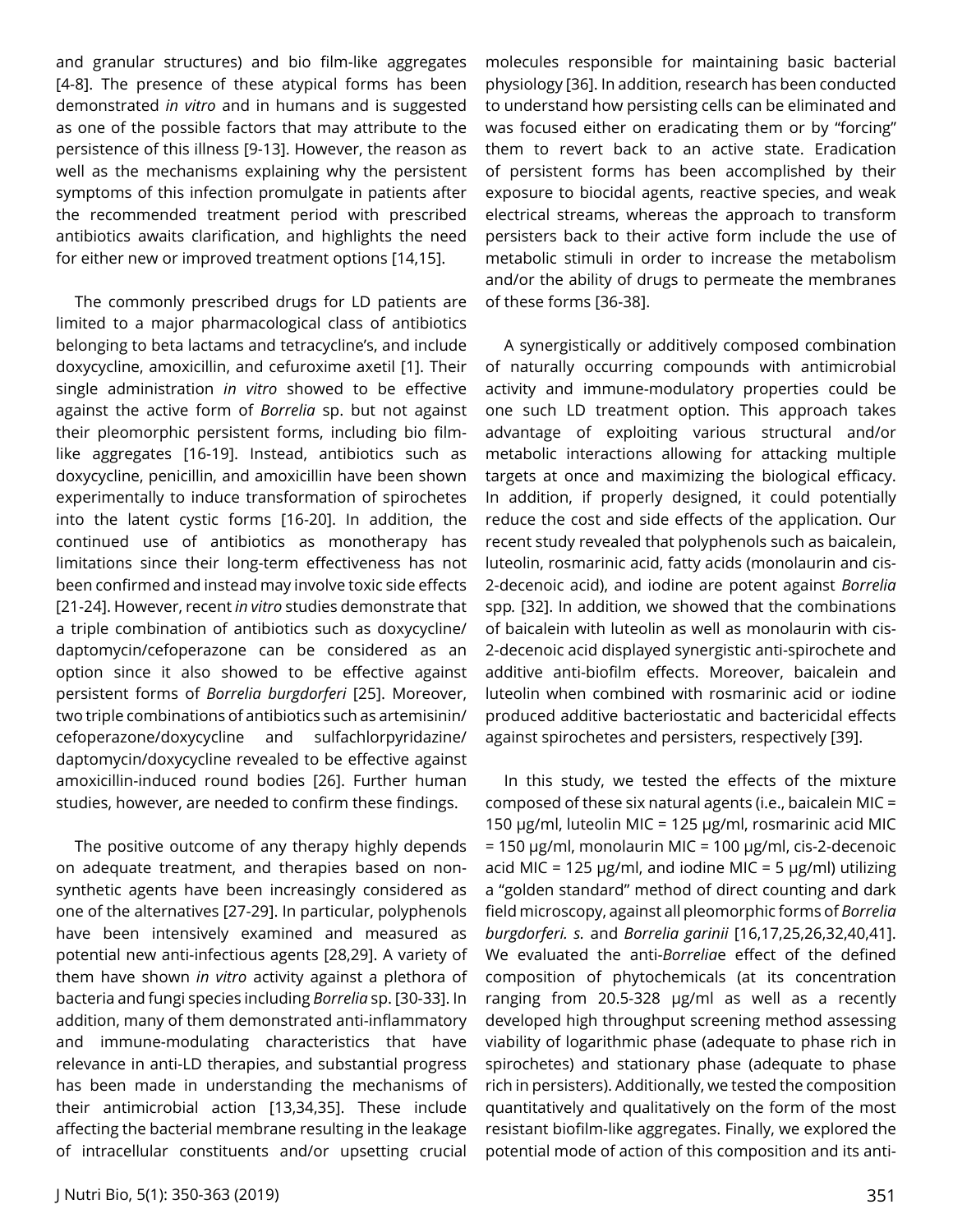inflammatory properties.

## **Materials and Methods Test compounds**

The compounds such as baicalein, cis-2-decenoic acid (10-CDA), doxycycline, daptomycin, and cefoperazone with the purity between 90-98% according to the manufacturer, were obtained from Sigma Aldrich (St. Louis, MO). Luteolin and rosmarinic acid, with the purity between 97-99% according to the manufacturer, were purchased from Tocris Bioscience (Bristol, United Kingdom). Organic kelp with standardized iodine content (i.e., 150 µg/ml as 100% daily allowance) purchased from World Organic Ltd. (New Zealand), Monolaurin (Lauricidin®), as a pure sn-1 monolaurin (glycerol monolaurate) derived from coconut oil, was obtained from Med-Chem Laboratories, Inc. (Goodyear, AZ).

### **Preparation of test mixture for susceptibility testing**

A stock solution (50-100 mg/ml) of each compound (depending on solubility of the substance) was prepared by suspending individual test compounds in absolute ethanol and sterilized by 0.22 µm syringe filtration. All stock solutions were stored in aluminum foil-wrapped tubes at -20°C. Due to the bactericidal effect of a high percentage of ethanol, its added amount to the growth medium was kept below 0.4% (v/v). The appropriate amount of each stock solution (150 µg/ml of baicalein, 125 µg/ml of luteolin, 150 µg/ml of rosmarinic acid, 100 µg/ml of monolaurin, 125 µg/ml of 10-CDA, and 5 µg/ ml of iodine; i.e., each of these six agents combined at its MIC value in a 1:1 ratio altogether) was then added to 1.8 ml sterile screw-cap test tubes or 24-well plates containing 1 ml of BSK-H complete medium at their 1/32- 1/2 MIC concentration that equalized to 20.5-378 µg/ml of the test mixture.

### **Test microorganisms**

Two *Borrelia* species such as *Borrelia burgdorferi* sensu stricto and *Borrelia garinii* were tested in their three morphological forms: spirochetes, knob/rounded-shaped persisters, and biofilm-like aggregates. Low passage isolates of the B31 strain of *Borrelia burgdorferi* and the CIP103362 strain of *Borrelia garinii* were obtained from the American Type Culture Collection (Manassas, VA). The B31 strain is an isolate from *Ixodes dammini*, whereas the CIP103362 strain is an isolate from *Ixodes ricinus*. The stocks of both species were cultured in commonly used conditions, i.e., Barbour-Stoner-Kelly H (BSK-H) medium supplemented with 6% rabbit serum (Sigma, St. Louis, MO) without antibiotics at 33 $\degree$ C with 5% CO<sub>2</sub>, in 15 ml polypropylene sterile screw-cap test tubes with or without gentle shaking.

## **Preparation of test microorganisms for susceptibility testing**

Both *Borrelia* sp. were prepared for testing according to Sapi et al. [16]. Briefly, the strains were activated from original cryobank vials and inoculated into 10 ml BSK-H compete medium, and maintained at 33°C. Generation of homogeneous logarithmic culture (i.e., having only spirochetes/active form) of tested *Borrelia* sp. were obtained by maintaining inoculum in a shaking incubator at 33°C and 250 rpm, where there was no biofilmlike aggregates formation for 2-3 days. Generation of stationary culture (i.e., rich in knob/rounded-shaped cells/persistent forms) of tested *Borrelia sp*. was obtained by maintaining inoculum in an incubator at 33°C for 7-8 days. Generation of biofilm-like aggregates of tested *Borrelia* sp. was attained by incubation of inoculums in four-well chambers (BD Biosciences, Sparks, MD) coated with collagen Type I from rat tail for at least one week without shaking.

## **Evaluation of the anti-***Borrelia***e effects of test mixture against active and persistent forms of**  *Borrelia* **spp**

Anti-*Borrelia*e efficacy of the test mixture was assessed using direct counting and/or spectrofluorometry according to previously reported methodology [16,25,26,40,41]. Briefly, 1.8 ml sterile screw-cap test tubes or 24-well plates containing 1 ml BSK-H medium, supplemented with the test mixture, were inoculated with  $2 \times 10^6$  - 1  $\times$  10<sup>7</sup> cells/ml (in logarithmic phase, i.e., 2-3 days culture that was composed mostly of typical motile spirochetes or stationery phase, i.e., 7-8 days culture that was enriched in knob/rounded-shaped persisters). Longterm sub-culture study was performed by transferring 50 µl of the stationary phase of *Borrelia* sp. culture treated with the test mixture to 1 ml of fresh agent-free BSK-H medium. Control wells were treated with ethanol (0.1- 0.4%), a triple combination of doxycycline/daptomycin/ cefoperazone (30 µg/ml, 10 µg/ml each) or 82 µg/ml of doxycycline alone. The tubes/plates were then incubated at 33 $\degree$ C with 5% CO<sub>2</sub> and monitored at regular intervals for up to 72 h except for sub-culturing where the samples were incubated for 14 days. Assessment was done using a bacterial Petroff-Hausser counting chamber with dark field microscopy and LIVE/DEAD® BacLight™ Bacterial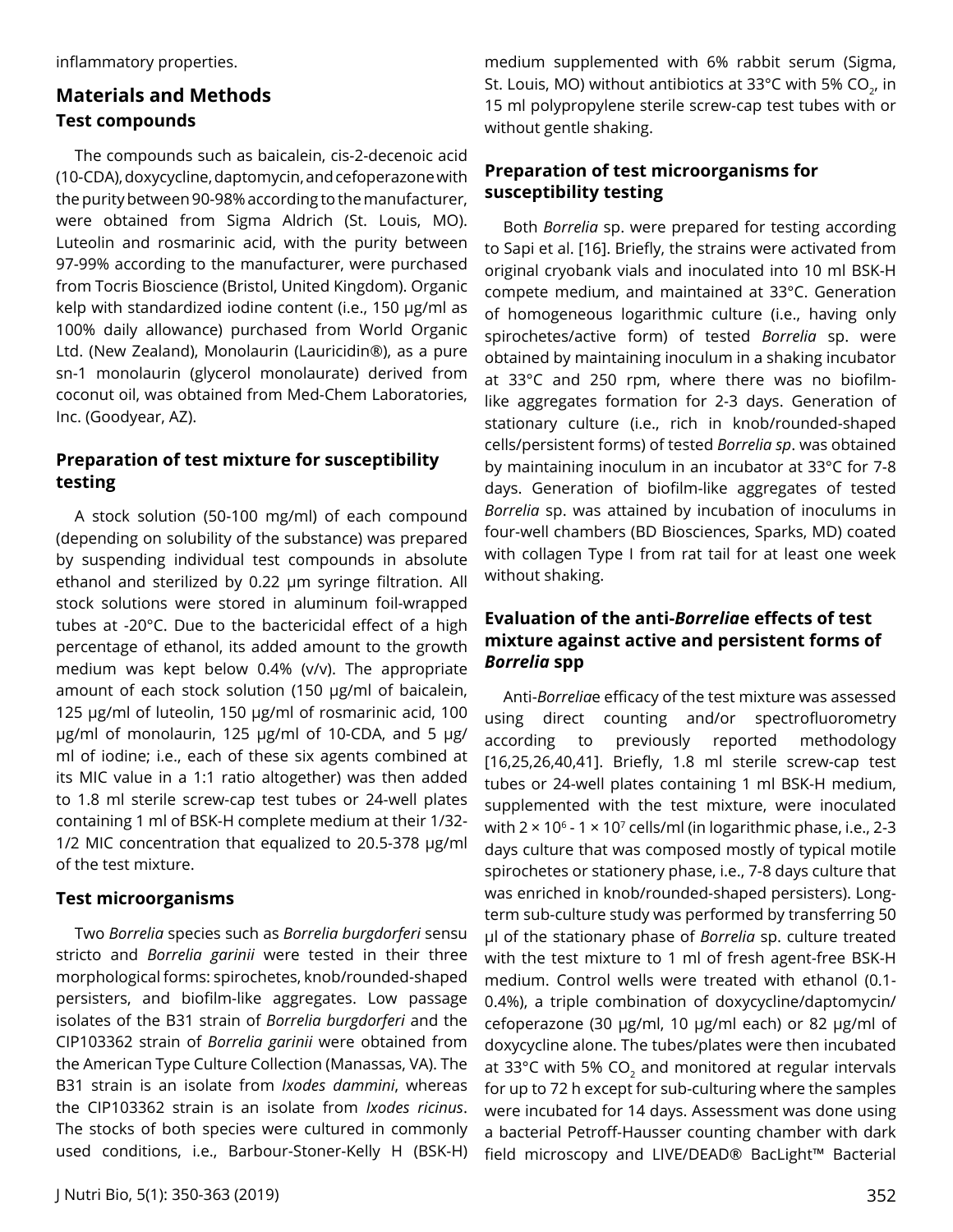Viability staining with fluorescent microscopy and/or SYBR Green I/PI staining with spectro fluoroscopy (Nikon, Eclipse E600). The excitation wavelength was set at 485 nm and the absorbance wavelength at 535 nm. All experiments were done in triplicate.

#### **Evaluation of anti-***Borrelia***e effects of the test mixture against biofilm-like aggregates of**  *Borrelia* **spp**

Qualitative and quantitative anti-*Borrelia*e effect of the test mixture against biofilm was assessed in fourwell chambers coated with collagen Type I from rat tail according to Sapi et al. [8,16,41]. Briefly,  $1 \times 10^7$  cells/ ml was inoculated into each sterile chamber containing 1 ml BSK-H medium, and incubated for up to one week at 33°C with 5% CO<sub>2</sub>, followed by 72 h of incubation with the test mixture. Control wells were treated with ethanol (0.1-0.4%), and a triple combination of doxycycline/daptomycin/cefoperazone (30 µg/ml, 10 µg/ ml each) or 82 µg/ml of doxycycline alone. Eradication effect was evaluated by applying the commonly used crystal violet (CV) staining method [8,16]. All wells were fixed with 500 μl of cold methanol-formalin (1:1) for 30 min. and stained with 1 ml of CV (0.1%) for 10 min. The biofilms were carefully washed three times with 1 x PBS (phosphate-buffered saline), and 1 ml of methanol was added to each well to extract a dye, and the amount was assessed at an optical density of 595 nm using a spectrophotometer (Molecular Device, Spectra Max 340) for quantitative results. Earlier studies in our laboratory have documented a lack of antifungal carryover using this procedure [32]. For quantitative assessment, all wells were fixed with 500 µl of cold formalin acetic acid mixture for 20 min., followed by staining with 200 µl of 2 x BacLight staining mixture for 15 min. in the dark, according to the manufacturer's recommendation. Pictures were immediately taken from untreated and treated mounted slides using a fluorescence microscope (Nikon, Eclipse E600). All experiments were done in triplicate.

#### **Evaluation of redox potency of the test mixture**

Oxidation/reduction potential (ORP) was performed by inoculating 1  $\times$  10<sup>6</sup> cells/ml (logarithmic phase) and 1  $\times$  10<sup>7</sup> cells/ml (stationary phase), respectively, into 1.8 ml sterile screw-cap test tubes containing 1 ml BSK-H medium, supplemented with the test mixture. The tubes were then incubated at 33°C with 5% CO<sub>2</sub> and the ORP (mV) was measured at 0 h and 72 h using a Micro Oxidation-Reduction Measurement System with a suitable ORP-146S micro combination redox electrode with built in reference electrode from LAZAR Research Laboratories,

Inc. (Netmerize Innovations, Inc., LA, CA). All experiments were done in triplicate.

#### **Evaluation of the membrane and lipid damage by the test mixture**

The membrane permeabilization was performed as previously described by measuring a release of UVabsorbing material using a UV-VIS spectrophotometer (Molecular Device, Spectra Max 340) [42,43]. Briefly, 1  $\times$  10<sup>6</sup> cells/ml (in logarithmic phase) and 1  $\times$  10<sup>7</sup> cells/ ml (in stationary phase), respectively, were inoculated into 1.8 ml sterile screw-cap test tubes containing 1 ml BSK-H complete medium, supplemented with the test mixture. The tubes were then incubated at 33°C with 5% CO2. After 72 h treatment, samples (1.0 ml) were filtered through a sterile nitrate cellulose membrane (0.22 μm) and  $OD_{260}$  value of the supernatant was measured followed by calculation of percentage of the extracellular UV-absorbing materials released by the cells. The lipid damage was assessed as previously reported [43]. Briefly, *Borrelia* spp. 1 × 106 cells/ml (logarithmic phase) and  $1 \times 10^7$  cells/ml (stationary phase), respectively, were inoculated into 1.8 ml sterile screw-cap test tubes containing 1 ml BSK-H complete medium, supplemented with the test mixture. After the incubation, cells were harvested by centrifugation (1000 g, 5 min, 4°C) and washed with HN buffer (20 mM NaCl, 50 mM HEPES, pH 7.6). Next, all samples were subjected to Lipid Peroxidation (MDA) ELISA assay kit (Abcam, Cambridge, MA) by generating MDA-TBA adducts and measuring the output immediately at OD<sub>532</sub>, according to manufacturer's protocol. The amount of MDA in the sample was calculated by using a standard curve. As a positive control, 5 mM 2,2'-azobis (2-methylpropionamidine) (AAPH) was used. All experiments were done in triplicate.

#### **Evaluation of DNA damage**

DNA damage was determined using the DNA Damage Quantification Colorimetric Assay kit (Oxford Biomedical Research, Oxford, MI) according to the manufacturer's protocol. Briefly,  $1 \times 10^6$  cells/ml (logarithmic phase) and 1  $\times$  10<sup>7</sup> cells/ml (stationary phase), respectively, were inoculated into 1.8 ml sterile screw-cap test tubes containing 1 ml BSK-H complete medium, supplemented with the test mixture. The tubes were then incubated at 33°C with 5% CO<sub>2</sub>. Next, 0.5  $\mu$ g/ml of DNA was isolated using a Wizard Genomic DNA Purification Kit (Promega Corporation, Madison, WI) and was mixed with an equal volume of 10 mM biotinylated aldehydes reactive probe (ARP) reagent and incubated for 1 h at 37°C. The DNA-ARP product was precipitated, washed three times with 70%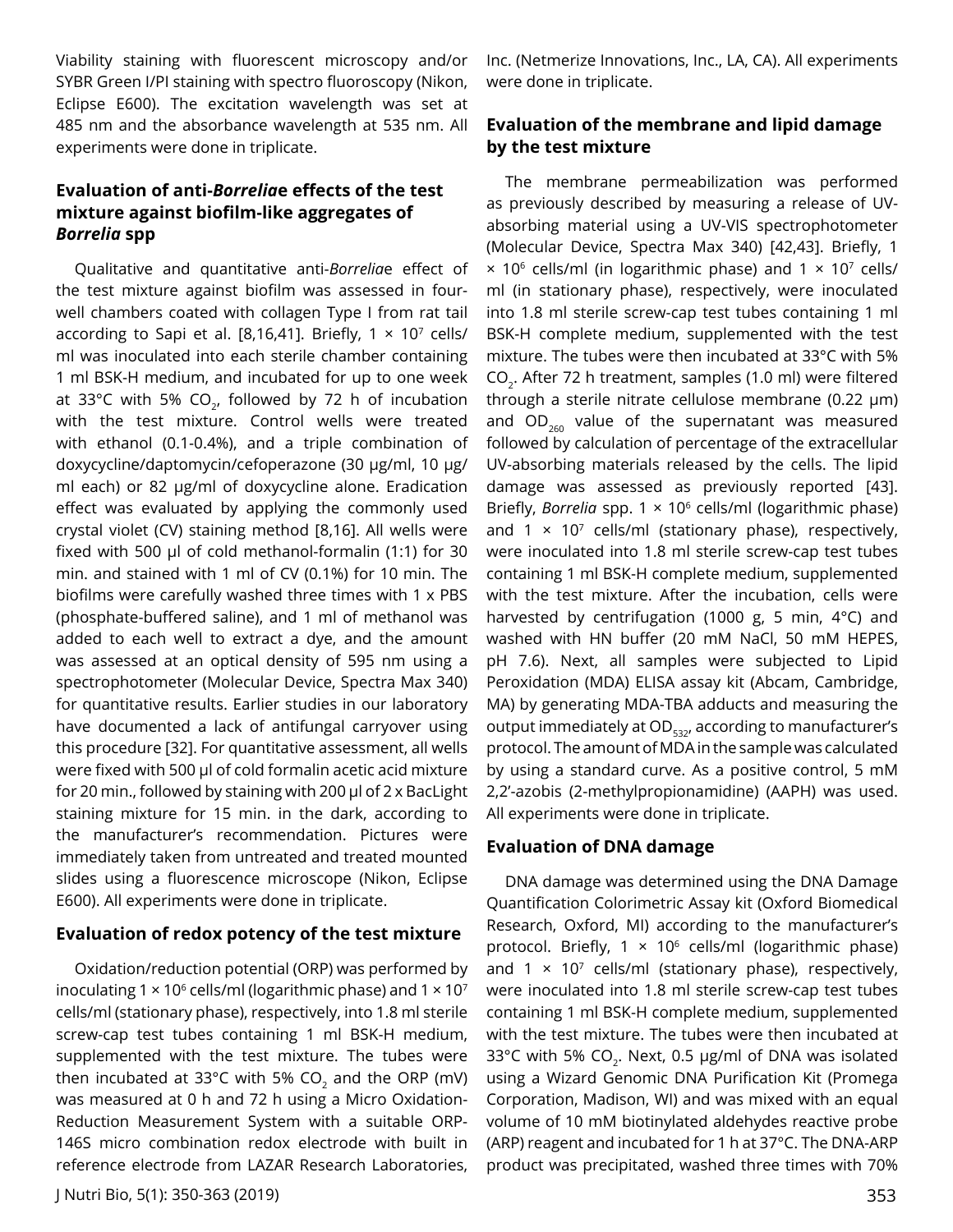ethanol, and re-suspended in Tris-EDTA buffer to final concentration of 0.5 µg/ml. The DNA-ARP product was left overnight at 37°C for binding to the wells of a 96-well microplate. All wells were then washed again four times with TPBS (137 mM NaCl, 2.7 mM KCl, 10 mM Na<sub>2</sub>HPO<sub>4</sub>, 2 mM KH<sub>2</sub>PO<sub>4</sub>, 0.5% Tween 20, pH 7.4). In the meantime, the HRP-streptavidin conjugate was diluted to 0.5 µg/ ml in assay buffer (0.15 M NaCl, 10 mM Na<sub>2</sub>HPO<sub>4</sub>, 1.5 mM KH<sub>2</sub>PO<sub>4</sub>, 2.5 mM KCl, 5 mg/ml BSA, 0.1% Tween, pH 7.5), and 100 µl of it was added to each well followed by incubation for 1 h at room temperature. After incubation, the wells were washed four times with TPBS, 100 µl of substrate was added to each well, and incubated again for 1 h at 37°C. In the end, the reaction was quenched with 100 µl of 1 M sulphuric acid and the reaction was monitored at 450 nm. The number of aldehydes reactive probe (DNA base lesions) per 10<sup>5</sup> bp DNA was determined using a standard curve. As a positive control, DNA from *E. coli* (American Type Culture Collection, Manassas, VA) treated with 100  $\mu$ M H<sub>2</sub>O<sub>2</sub> for 30 min. was used. All experiments were done in triplicate.

#### **Evaluation of the pro-inflammatory cytokines and chemokines release**

Pro-inflammatory cytokines and chemokines release was assessed using the Multi-Analyte Profiler ELISA array assay kit (SA Biosciences, Germantown, MD) according to the manufacturer's protocol. Briefly,  $2 \times 10^6$  of human CD14+ monocytes (ATCC, Manassas, VA) were plated in 6-well plates and allowed to settle for 2-4 h, followed by incubation with *Borrelia* spp. (monocytes: bacteria ratio  $= 1:10$ ) for 12 h at 37°C in 5% CO<sub>2</sub> atmosphere, with or without test mixture. After the incubation period, all supernatants were collected and subjected to ELISA assay according to manufacturer's protocol. As a positive control, LPS-stimulated CD14+ monocytes were used. All experiments were done in triplicate.

#### **MTT assay**

Cell number was assessed using MTT assay according to manufacturer's protocol. Briefly, human CD14+ monocytes were plated in 48-well plates at 1  $\times$  10<sup>5</sup> cells per well in the RPMI containing 10% FBS. After 2-4 h, the medium was replaced with the same medium supplemented with 82 µg/ml test mixture. After 12 h of treatment, cell viability was measured at 570 nm, using an ELISA reader (Molecular Device, Spectra Max 340). The whole experiment was repeated four times.

#### **Statistical analysis**

All data are presented as means  $\pm$  SD (n = 3). The

ANOVA and/or Student's two-tailed t test was used to determine statistically significant differences set at 0.05 levels. Statistical analysis was performed using GraphPad software. Adopted COLBY equation

E=A+B+C+D+E+F[(A\*B)+(A\*C)+(A\*D)+(A\*E)+(A\*F)+( B\*C)+(B\*D)+(B\*E)+(B\*F)+(C\*D)+(C\*E)+(C\*F)+(D\*E)+(D \*F)+(E\*F)]/100+[A\*B\*C\*D\*E\*F]/1006-1 was applied to calculate synergistic cooperation of the compound in the test mixture as described [44], where E=expected value (calculated value using COLBY equation) and A,B,C,D,E,F = observed values (values obtained experimentally). Additional validating statistical analysis was performed at the Department of Statistics at UC Davis, CA.

#### **Results**

#### **Screening of different concentrations of the test mixture using direct counting**

The effect of various concentrations (ranging from 20.5 µg/ml to 328 µg/ml) of the test mixture composed of baicalein, luteolin, rosmarinic acid, monolaurin, 10- CDA, and iodine against spirochetes and persisters of *Borrelia burgdorferi* s. and *Borrelia garinii* are presented in figure 1. The results show time- and dose-dependent anti-*Borrelia*e effects against active and persistent forms. No differences were seen in the susceptibility between the two tested species of *Borrelia*. Using this method of testing we found that the most effective concentrations of the composition were between 82 µg/ml to 328 µg/ ml corresponding to 1/8-1/2 of the MIC value for each phytochemical which allowed for reducing the presence of both active and persistent forms about 90%, respectively. COLBY-based statistical evaluation, the recommended approach in the research setting studied here, indicated a synergistic cooperation of the plant-based compounds against all pleomorphic forms of both tested *Borrelia sp* (Table 1).

Antagonism; observed value - % of obtained from performed experiment inhibition/eradication, expected value - % of inhibition/eradication calculated using COLBY equation, S-synergy as described [44]. A-observed value of the test mixture; observed values of individual compounds in the test mixture: baicalein-15.3, luteolin-16.8, rosmarinic acid-12.5, monolaurin-8.9, 10-CDA-7.9, iodine-5.6; b-observed value of the test mixture; observed values of individual compounds in the test mixture: baicalein-18.2, luteolin-17.3, rosmarinic acid-15.7, monolaurin-10.2, 10-CDA-11.3, iodine-8.2; c-observed value of the test mixture; observed values of individual compounds in the test mixture: baicalein-19.1,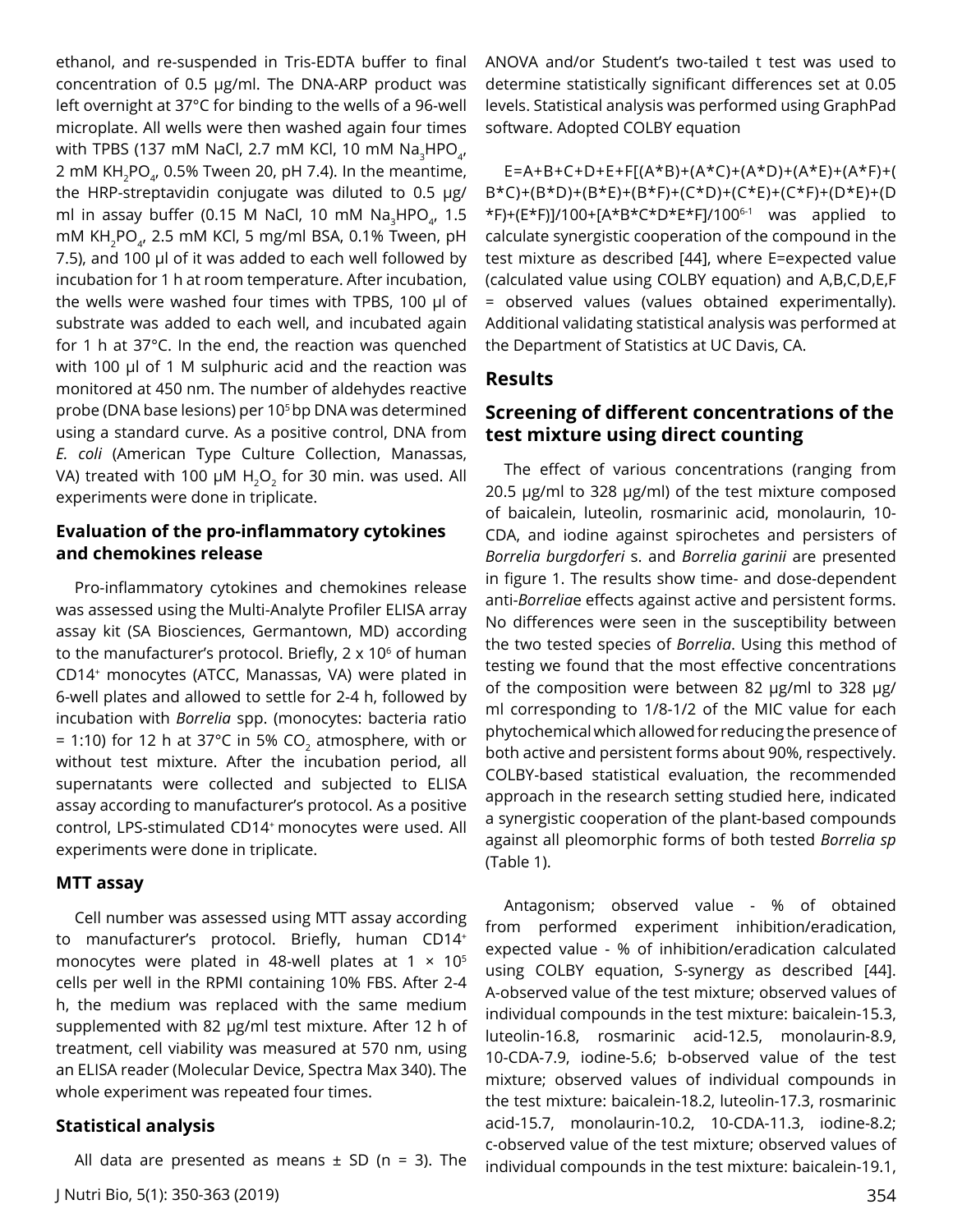luteolin-14.2, rosmarinic acid-13.9, monolaurin-12.7, 10-CDA-10.8, iodine-11.5; d-observed value of the test mixture; observed values of individual compounds in the test mixture: baicalein-18.9, luteolin-15.8, rosmarinic acid-16.3, monolaurin-14.5, 10-CDA-11.4, iodine-10.9; e-observed value of the test mixture; observed values of individual compounds in the test mixture: baicalein-10.6, luteolin-10.2, rosmarinic acid-10.4, monolaurin-9.1, 10- CDA-9.2, iodine-4.1; f-observed value of the test mixture; observed values of individual compounds in the test mixture: baicalein-10.1, luteolin-10.5, rosmarinic acid-9.2, monolaurin-8.7, 10-CDA-8.5, iodine-4.2.



**Figure 1:** Kinetic evaluation of anti-*Borrelia*e effects of different concentrations of the test mixture. Dose-dependent efficacy of the test mixture against spirochetes and persisters of *Borrelia burgdorferi* (A and B) and *Borrelia garinii* (C and D) was monitored up to 72 h using direct counting and dark field microscope; # *p* ≤ 0.05,  $\Delta p$  ≤ 0.01, \*  $p$  ≤ 0.001.

#### **Anti-***Borrelia***e efficacy of the test mixture against logarithmic and stationary phase of** *Borrelia* **spp**

Treatment of spirochetes and persisters of *Borrelia burgdorferi* s. and *Borrelia garinii* with 82 µg/ml (i.e., baicalein 18.8 µg/ml, luteolin 15.6 µg/ml, rosmarinic acid 18.8 µg/ml, monolaurin 12.5 µg/ml, 10-CDA 15.6 µg/ml, iodine 0.625 µg/ml) of the test mixture using SYBR Green I/PI staining (Figure 2A and 2C) and SYTO9/PI staining (Figure 2B and 2D), caused about 90% reduction in viability of spirochetes and persisters. This examination confirmed our preliminary screening results obtained by direct counting with a dark field microscope. There were no observed significant differences in efficacy assessment between both tested *Borrelia* spp. Additional confirmation of effectiveness of the test mixture on persistent cells was evaluated using a 14-day sub-culturing experiment in fresh agent-free BSK-H medium to detect any regrowth to motile spirochetes. This experiment showed

~ 12% (<  $1.5 \times 10^5$  cells/ml) repopulation rate of viable cells compared to control with no observed significant differences between the two tested *Borrelia* spp. (Figure 3). The efficacy of 30 µg/ml of triple combination of antibiotics (doxycycline/daptomycin/cefoperazone, 10 µg/ml each) showed ~ 90% susceptibility rate and ~ 10% (< 1.5  $\times$  10<sup>5</sup> cells/ml) repopulation rate, whereas 82 µg/ml of doxycycline revealed to be effective against spirochetes but not persisters with  $\sim$  50% repopulation rate, which corroborated previously reported results [25,41].



**Figure 2:** Evaluation of the anti-*Borrelia*e effect of the test mixture against spirochetes and persisters of *Borrelia burgdorferi* (A, B) and *Borrelia garinii* (C, D). Efficacy was determined after 72 h by SYBR Green I/ PI assay using spectrofluoroscopy (A, C) and direct counting of live and dead forms stained with SYTO9/ PI using fluorescence microscopy (B, D); Control- 0.1 ethanol, pH- the test mixture of phytochemicals, Dox/ Dap/Cep- doxycycline/daptomycin/cefoperazone; \* *p* ≤ 0.001.

#### **Anti-***Borrelia***e efficacy of the test mixture against biofilm-like aggregates**

The efficacy of the composition of phytochemicals against biofilm-like aggregates of *Borrelia burgdorferi* s. and *Borrelia garinii* are presented in figure 4. Performed examination showed that, compared to control, treatment with 82 µg/ml (i.e., baicalein 18.8 µg/ml, luteolin 15.6 µg/ml, rosmarinic acid 18.8 µg/ml, monolaurin 12.5 µg/ml, 10-CDA 15.6 µg/ml, iodine 0.625 µg/ml) of test mixture reduced biofilm-like aggregates formed by the two tested *Borrelia* sp. ~ 45-55%, as assessed by crystal violet quantitative staining. An additional qualitative experiment, in which SYBR Green I/PI dye was used, revealed that ~ 70% of remaining biofilm-like aggregates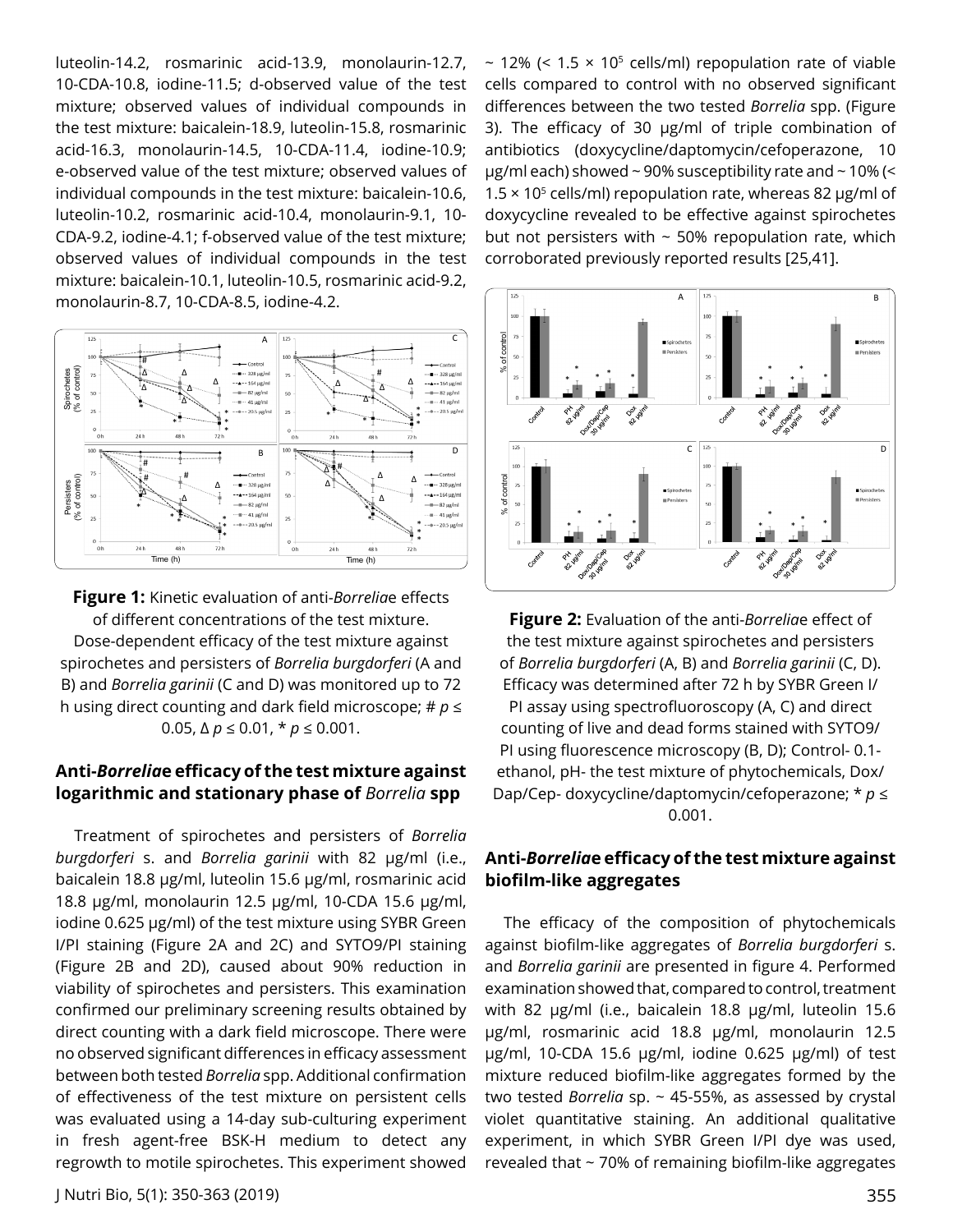were composed of mainly dead cells. Triple combination of antibiotics (doxycycline/daptomycin/cefoperazone) administrated at 30 µg/ml showed to eradicate biofilmlike aggregates in  $\sim$  12% and  $\sim$  14% of the remaining biomass was composed of mainly dead cells. Doxycycline administrated at 82 µg/ml revealed to eradicate biofilmlike aggregates  $\sim$  10% and  $\sim$  12% of the remaining biomass was composed of mainly dead cells. Our results corroborate previously reported results [41]. There were no significant differences in the efficacy of the test mixture between both tested *Borrelia* sp.



**Figure 3:** Estimation of repopulated spirochete form of *Borrelia* burgdorferi and *Borrelia* garinii. *Borrelia* spp. Were treated with the test mixture for 72 h and transferred to fresh tubes containing medium only. After 14 days of sub-culturing, the presence of typical motile spirochetes were determined by SYBR Green I/PI assay using spectrofluoroscopy (A) and direct counting of live and dead forms stained with SYTO9/PI using fluorescence microscopy (B); Control- 0.1% ethanol, pH- the test mixture of phytochemicals, Dox/Dap/Cep –doxycycline/daptomycin/cefoperazone; ∆ p ≤ 0.01, \* p ≤ 0.001.



**Figure 4:** Susceptibility of *Borrelia burgdorferi* (A) and *Borrelia garinii* (B) biofilm-like aggregates to the test mixture. Biofilm-like aggregates were treated with the test mixture for 72 h. Next, the percentage of eradication of biofilm mass was determined by crystal violet (CV) and SYTO9/PI (IF) staining method; Control-0.1% ethanol, pH- the test mixture of phytochemicals, Dox/Dap/Cep-doxycycline/daptomycin/cefoperazone; ∆  $p \le 0.01$ .

#### **Redox potency of the test mixture**

Oxidation/reduction potential as a measure of the tendency of an agent to acquire electrons, performed with the test mixture against active and persistent forms of *Borrelia* spp. is presented in figure 5A and 5B. An approximately 35% decrease of ORP value was observed (*p* < 0.01) when the bacterial cells were treated with the 82 µg/ml of the test mixture compared to control. There were no observed significant differences between the two studied *Borrelia* spp. Analysis of MDA (malondialdehyde) production, as a marker of lipids peroxidation, a stable end-product upon oxidative agent exposure, is presented in figure 5C and 5D. The results confirmed no oxidative damage caused by the test mixture as opposed to AAPH agent, a free radical generator, the addition of which caused a significant ~ 2.0-2.5 fold increase of MDA amount compared to control ( $p < 0001$ ). Untreated (control) and treated with the test mixture, spirochetes (logarithmic phase) and persisters (stationary phase) contained between 10-15 µM of MDA per mg of protein compared to cells treated with AAPH 25-30 µM of MDA per mg of protein. There were no observed significant differences in assessments between spirochetes and persisters in both tested *Borrelia* sp.



**Figure 5:** Redox potency of the test mixture against spirochetes and persisters of *Borrelia burgdorferi* and *Borrelia garinii*. *Borrelia* spp. were treated with the test mixture and after 72 h the redox potency was determined by redox micro-electrode system (A and B) and MDA generation using spectrophotometry (C and D); Control – 0.1% ethanol,  $pH-82 \mu g/ml$  test mixture of phytochemicals, AAPH – 5 mM 2,2'-azobis(2 methylpropionamidine);  $\Delta p \leq 0.01$ ,  $\star p \leq 0.001$ .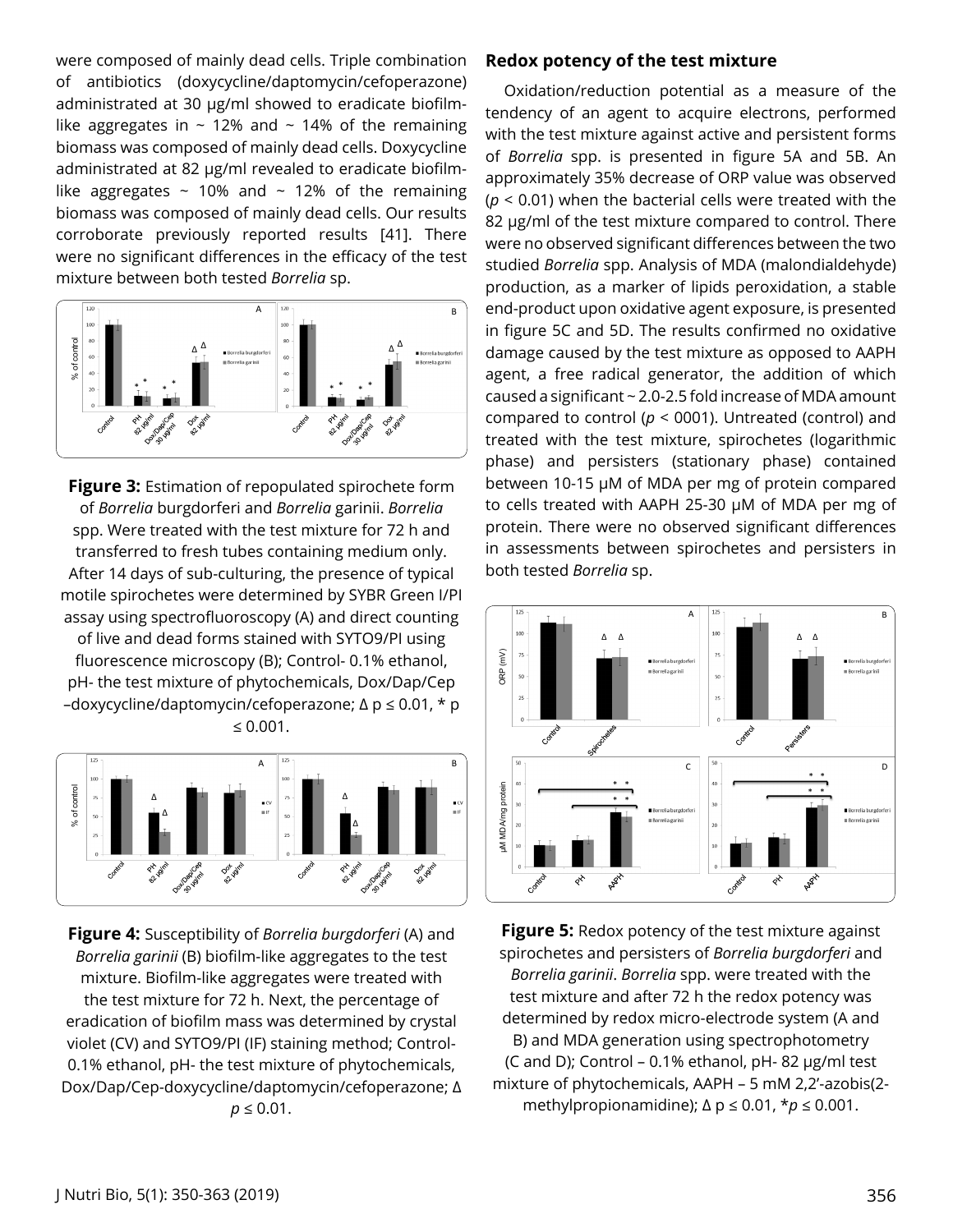#### **Membrane status after treatment with the test mixture**

The cellular permeability measured by UV-absorbing release materials is demonstrated in figure 6 and showed to be significantly (*p* < 0001) increased after treatment of spirochetes (logarithmic phase) and persisters (stationary phase) of both *Borrelia* spp. with the test mixture at 82 µg/ml concentration, respectively, compared to control (containing test mixture at 82 µg/ml concentration without bacteria),  $a \sim 1.5$ -2.0 times increase was noticed. There were no observed significant differences in valuations between spirochetes and persisters in both tested *Borrelia* sp.



**Figure 6:** The presence of 260 nm absorbing materials. *Borrelia* spp. were treated with the test mixture and after 72 h the presence of 260 nm absorbing materials in supernatants of spirochetes (A) and persisters (B) of *Borrelia burgdorferi* and *Borrelia garinii* was determined; Control- 0.1% ethanol, Control +pH – no *Borrelia* sp. +pH, pH- 82 µg/ml test mixture of phytochemicals; \**p* ≤ 0.001.

## **Evaluation of DNA damage after treatment with the test mixture**

The effect of 82 µg/ml of the test mixture on DNA of both studied *Borrelia* sp. was determined based on assessment of AP sites (DNA base lesions) as previously reported [42,43]. The results that are presented in figure 7 show that the numbers of AP sites per 10<sup>5</sup> bp DNA from *Borrelia* sp. treated with test mixture is equal to control and significantly (*p* < 0001) increased in DNA samples from *E. coli* treated with 100 µM of H<sub>2</sub>O<sub>2</sub> that was used here as a positive control as reported previously [43]. This indicates that the addition of the test mixture did not increase the number of DNA base lesions and did not cause DNA damage. There were no observed significant differences in evaluations between spirochetes and persisters in both tested *Borrelia* sp.



**Figure 7:** Effect of the test mixture on DNA damage. *Borrelia* spp. were treated with the test mixture and after 72 h DNA damage, as the number of aldehydes reactive probe (DNA base lesions) per 10<sup>5</sup> bd DNA using standard curve, of spirochetes (A) and persisters (B) of *Borrelia burgdorferi* and *Borrelia garinii* was determined; Control- no *Borrelia* sp. +pH, pH - 82 µg/ml test mixture of phytochemicals;  $* p \leq 0.001$ .

## **Pro-inflammatory cytokines and chemokine release status after treatment of the test mixture**

The effect of 16 h post-treatment with the test mixture on the release of 12 different interleukins and chemokines (IL-1α, IL-1β, IL-2, IL-4, Il6, IL-8, IL-10, IL-12, IL-17, INFγ, TNFα, GM-CSF) by human CD14<sup>+</sup> monocytes stimulated with studied *Borrelia* spp. is presented in figure 8A and 8B. The results show that compared to control (CD14+ monocytes stimulated with *Borrelia* sp.), the 82 µg/ml of the test mixture significantly (*p* < 0.05) inhibited the secretion of IL-1α, IL-1β, and IL-6. A decreasing tendency was noticed for IL-10, TNFα, and GM-CSF, and no differences were observed in the status of IL-2, IL-4, IL-8, IL-12, IL-17, and INFγ. A similar trend was observed for LPS-stimulated CD14+ monocytes. There were no significant differences in measurements between spirochetes and persisters between both tested *Borrelia* sp. In addition, MTT assay revealed statistically not significant with  $\sim$  10% mortality of CD14+ monocytes incubated with the 82 µg/ml of test mixture (Figure8C).

### **Discussion**

Growing evidence of persistency of *Borrelia* spp. in mammals and the resultant health concerns underlie the need for the development of more comprehensive treatments, but what causes it and why the phenomena of persisting symptoms in patients with late LD or PTLDS exists is still debatable [14,45-48]. Previously we reported that particular phytochemicals such as polyphenols (baicalein, luteolin, and rosmarinic acid),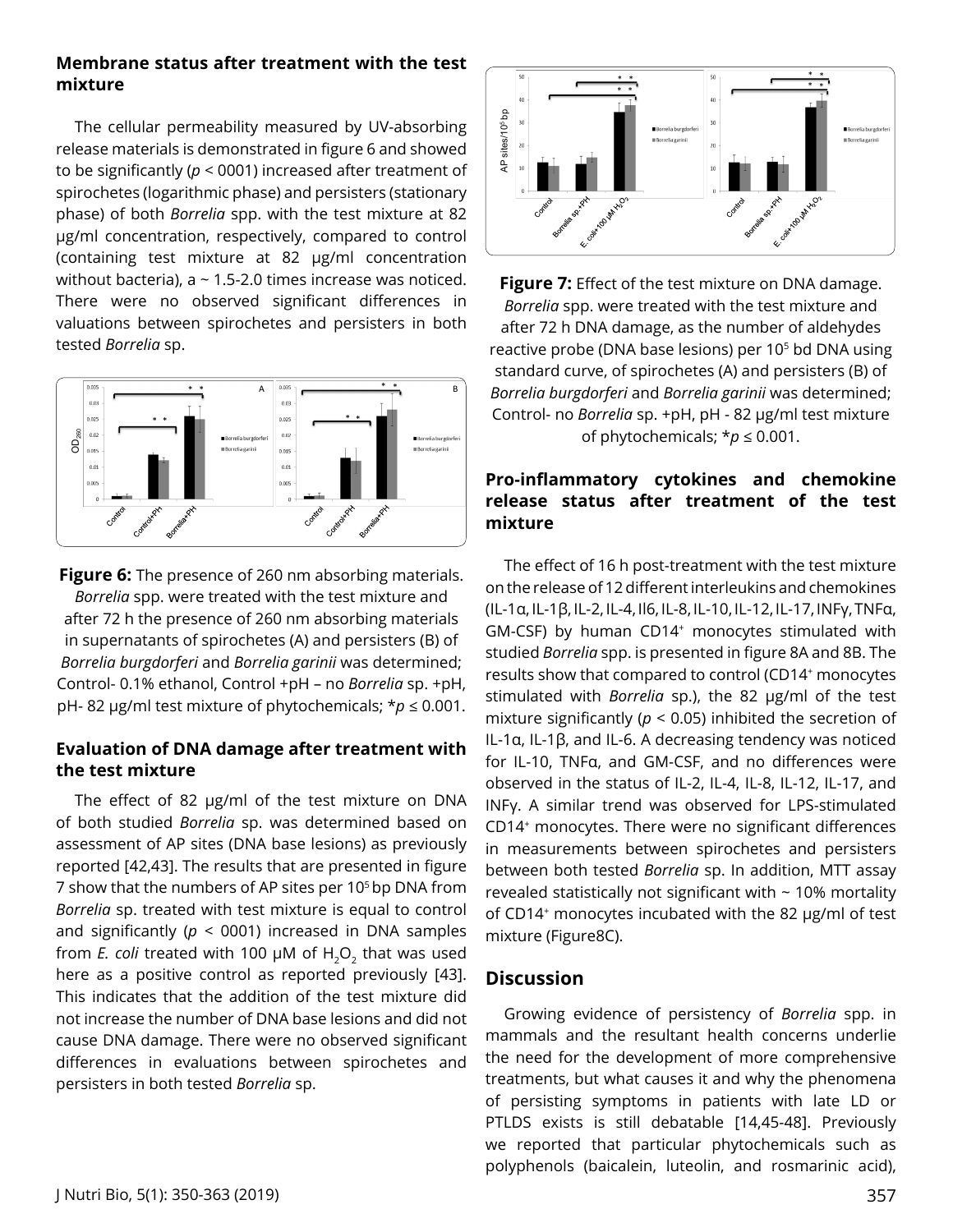fatty acids (monolaurin, 10-CDA), and iodine express *in vitro* antibacterial efficacy when applied individually and in dual combinations against the *Borrelia* spp. that are recognized as causative pathogens of LD in the USA and Europe [32,39].



**Figure 8:** Cytokine and chemokine release status from human CD14<sup>+</sup> monocytes after 12 h post-treatment. B-control - cells stimulated with *Borrelia burgdorferi* (A) or *Borrelia garinii* (B) at cells: bacteria 1:10 ratio. (C) Viability of CD14+ monocytes after 12 h post-treatment with test mixture assessed by MTT assay; LPS-controlcells stimulated with 100 ng/ml LPS, Test mixtures – cells stimulated with *Borrelia* sp. at 1:10 ratio and treated with 82 µg/ml test mixture of phytochemicals, S spirochetes, P- persisters, pH- 82 µg/ml test mixture of phytochemicals;  $\# p \leq 0.05$ .

In the present *in vitro* study we took another step towards increasing the efficacy and expanding the pleotropic mechanistic effects of these selected compounds against *Borrelia* spp. We combined all of them at their 1/32-1/2 MIC values and tested them against active and persistent latent forms of *Borrelia burgdorferi* s. and *Borrelia garinii* as the test mixture and checked its anti-*Borrelia*e and anti-inflammatory features. This examination indicated that such a defined composition of the plant-derived active substances has significant antimicrobial efficacy against active and latent forms of tested *Borrelia* spp. The preliminary testing was assessed by direct counting and dark field microscopy, and used for evaluation of different concentrations of phytochemicals in the mixture. The results showed dose- and time-dependent killing effects against spirochetes and persisters of tested *Borrelia* spp. in the range of 82-328 µg/ml in the mixture. Moreover, the test mixture displayed statistically significant synergism against all pleomorphic forms of *Borrelia burgdorferi* s. and *Borrelia garinii*. By using high throughput spectrofluoroscopy supported by direct counting and fluorescence microscopy, we confirmed that exposure of tested *Borrelia* spp. to 82 µg/ml (i.e., baicalein 18.8 µg/ml, luteolin 15.6 µg/ml, rosmarinic acid 18.8 µg/ml, monolaurin 12.5 µg/ml, 10-CDA 15.6 µg/ml, iodine 0.625 µg/ml) concentration of this phytochemical mixture lead to decreased viability of both active and persistent forms [16,25,26,40,41]. Similarly, as recently reported, a 30 µg/ml triple combination of antibiotics (daptomycin, doxycycline, and cefoperazone) was effective against spirochetes and persisters, in contrast to 82 µg/ml doxycycline acting only against spirochetes. The sub-culturing study where we tried to regrow the active forms of *Borrelia* spp. from their persistent forms resulted in the presence of  $\sim$  12% of regrown viable cells. The triple combination of the antibiotics showed to have  $\sim$  10% regrowth rates, and doxycycline  $\sim$  50% regrowth rates. Consistent data were obtained when two methodologies, i.e., a quantitative method developed by Feng et al. as well as one reported by Sapi, *et al.,* were utilized [16,40]. This result corroborates the studies of other research groups that observed the same pattern [17,25,41]. In addition, reported lower and higher concentrations of doxycycline than the one used here also do not exhibit efficacy against latent forms of *Borrelia* sp. but only typical motile spirochetes [16,17,25,26,32,41]. Efficacy against persistent forms was achieved only when the combination of the three different antibiotics was applied, however, this treatment was still ineffective against biofilm-like aggregates of *Borrelia* sp. [25,41]. Our composition revealed  $\sim$  45-55% efficacy in eliminating *Borrelia's* aggregates with ~ 70% killing effect. Biofilm-like aggregates is the most difficult structure to eliminate due

**Table 1:** Synergistic effect of the test mixture against pleomorphic forms of Borrelia spp.

| Morphological<br>Form      | Borrelia burgdorferis.s.          |       |            |                        | <b>Borrelia garinii</b> |                                              |         |                        |
|----------------------------|-----------------------------------|-------|------------|------------------------|-------------------------|----------------------------------------------|---------|------------------------|
|                            | Observed Expected<br><b>Value</b> | Value | P<br>value | Type of<br>Cooperation | <b>Value</b>            | Observed  Expected   P value<br><b>Value</b> |         | Type of<br>Cooperation |
| Spirochetes                | 95.6a                             | 51.2  | < 0.001    |                        | 96.8b                   | 58.3                                         | < 0.001 | S                      |
| Persisters                 | 90.1c                             | 58.8  | < 0.001    | -S                     | 89.9d                   | 61.4                                         | < 0.001 | S                      |
| Biofilm-like<br>aggregates | 55.2e                             | 43.1  | < 0.05     |                        | 50.6f                   | 41.5                                         | < 0.05  | S                      |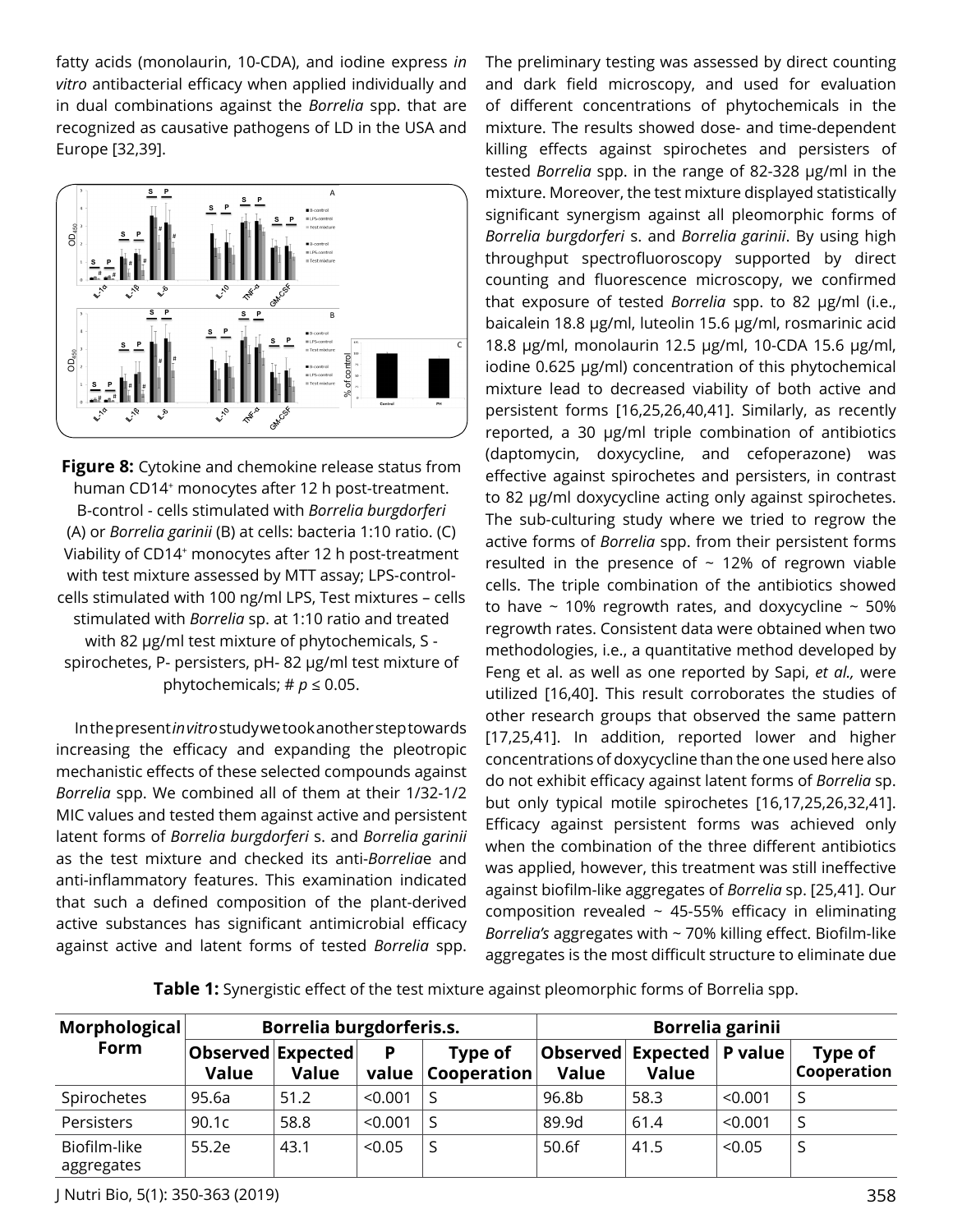to its protective function, thus its development by *Borrelia* limits penetration, accessibility, and action of a natural or synthetic agent. Alternatively, compounds and their derivatives that do not induce but target latent persistent forms might improve prospects for a combination treatment to combat the bacteria causing Lyme disease.

Toward this, the exact mechanisms underlying the pleotropic anti-*Borrelia*e effects of the tested combination of phytochemicals merit further investigation. However, our study sheds new light on this subject by demonstrating low redox potency of this mixture, which could explain a lack of observed lipid peroxidation, and increased release of intracellular constituents. It was shown that antioxidant polyphenols such as baicalein and luteolin affect the structure and possibly permeabilized the membrane of bacteria, allowing higher concentrations of these compounds to access cytoplasmic space affecting structures and function of proteins and nucleic acids [49-52]. Rosmarinic acid, a well-known antioxidant, also demonstrated similar activity [53,54]. Likewise, fatty acids being inert but hydrophobic agents can resemble action of detergents by solubilizing the lipids and phospholipids causing the membrane's disintegration and disruption [55- 58]. The loss of osmotic protection may lead to disturbed cell division and death. On the other hand, iodine, which is known as pro-oxidant, can rapidly penetrate into microorganisms and attack, in particular, the free-sulfur amino acids, nucleotides, and fatty acids. This action culminates in cell death but also destabilizes membrane fatty acids by reacting with unsaturated carbon bonds, and interacts preferentially with the proteins of the cytoplasm membrane [36,58]. However, we did not observe a damaging effect of our composition of phytochemicals on *Borrelia's* DNA, which further points to proteins as its primary target, although determining the effect on lipids still cannot be excluded. It appears that pro-oxidant and anti-oxidant properties of individual components in the mixture shifted cumulatively towards more anti-oxidative efficacy. The anti-oxidative property of this composition could be considered as beneficial, especially in view of the reported data about the increased oxidative stress in Lyme patients leading to depolarization of the mitochondrial membrane, disruption of homeostasis, and a release of pro-inflammatory cytokines [59]. The basis for observed efficacy of the test mixture towards biofilm-like aggregates is still elusive. However, it may be suggested by some hydrophobicity changes on their bacterial membrane and increased penetration by the action of 10-CDA that was shown to facilitate dispersal of biofilms by inducing cell transition from a biofilm to a

planktonic (free-swimming) phenotype [37,60].

Finally, the multiple anti-*Borrelia*e efficacy of this novel composition of phytochemicals also includes its antiinflammatory effect. With our test mixture, we were able to significantly inhibit the release of pro-inflammatory cytokines IL-1α, IL-1β, and IL-6, and observed a reducing release trend with IL-10, TNF-α, and GM-CSF by human CD14+ monocytes. These cells were shown to be the first among innate immune cells to be activated in LD, which is attributed to the interaction of the membrane lipoproteins of *Borrelia* sp. with CD14 and/or TLR1/2 on the surface of monocyclic cells, and as being a main source of pro-inflammatory responses upon *Borrelia's* stimulation [61-63]. Whether or not it is beneficial in a human host warrants additional study.

## **Conclusion**

Collectively, our combination of six phytochemicals was effective against pleomorphic forms of *Borrelia burgdorferi* s. and *Borrelia garinii* and showed antiinflammatory properties, which demonstrate its potential for the management of LD infection. Although the effective doses of individual compounds in this anti-*Borrelia*e combination were mineralized through their synergistic interactions, the possibility exists that this synergy might exert some toxicity against human cells. Nonetheless, the data presented here, demonstrate that our approach may represent a novel valuable direction or adjuvant option for antimicrobial chemotherapy. Further steps are in progress to demonstrate the efficacy of this combination *in vivo* and in human studies.

## **Declarations Ethics approval and consent to participate**

Not applicable. The article does not include any animal or human data or tissue.

## **Consent for publication**

Not applicable. The article does not include a clinical study.

## **Availability of data and material**

All data are fully available from the corresponding author(s) on reasonable request.

## **Competing interests**

Dr. Niedzwiecki is a member of the Dr. Rath Health Foundation and receives no revenues from it. The founding sponsors had no role in the study design, performance, data collection and analysis, decision to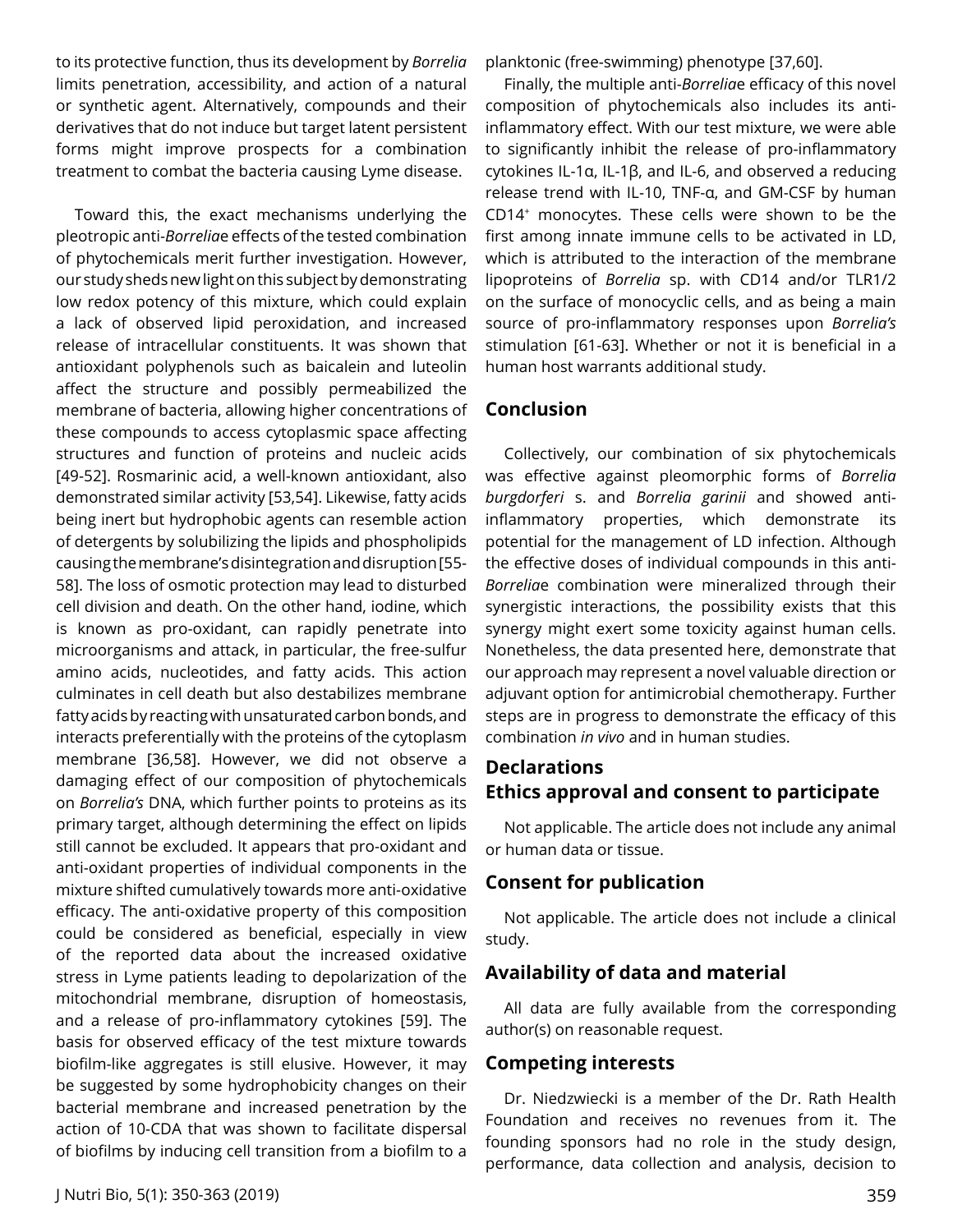publish, or preparation/writing of the manuscript. No conflict of interest declared.

## **Funding**

Funds were provided by a non-profit Dr. Rath Health Foundation, a separate entity from the Dr. Rath Research Institute BV.

# **Authors' contributions**

A.G. conceived, designed, and performed the experiments, analyzed data, wrote the paper and had primary responsibility for final content; A.N. and M.R conceived, wrote the paper and had primary responsibility for final content. All authors read and approved the final manuscript.

## **Acknowledgements**

The authors thank Ms. Cathy Flowers, BS, and WaldemarSumera, MS, for generous input during preparation of the manuscript.

## **References**

- 1. Shapiro ED. Lyme disease. *New England Journal of Medicine.* 2014;370(18):1724-1731. Doi: [http://dx.doi.](http://dx.doi.org/10.1056/NEJMcp1314325) [org/10.1056/NEJMcp1314325](http://dx.doi.org/10.1056/NEJMcp1314325)
- 2. Lovrich SD, Callister SM, Lim LC, DuChateau BK, Schell RF. Seroprotective groups of Lyme borreliosis spirochetes from North America and Europe. *J Infect Dis*. 1994;170(1):115-121.
- 3. Calderaro A, Gorrini C, Piccolo G, et al. Identification of *Borrelia* species after creation of an in-house maldi-tof ms database. *PLOS ONE.* 2014;9(2):e88895. Doi:<http://dx.doi.org/10.1371/journal.pone.0088895>
- 4. Brorson O, Brorson SH. *In vitro* conversion of *Borrelia* burgdorferi to cystic forms in spinal fluid, and transformation to mobile spirochetes by incubation in BSK-H medium. *Infection.* 1998;26(3):144-150.
- 5. Murgia R, Cinco M. Induction of cystic forms by different stress conditions in *Borrelia* burgdorferi. APMIS. 2004;112(1):57-62.
- 6. Alban PS, Johnson PW, Nelson DR. Serum-starvationinduced changes in protein synthesis and morphology of *Borrelia* burgdorferi. Microbiology (Reading, Engl). 2000;146 ( Pt 1):119-127. Doi: [http://dx.doi.](http://dx.doi.org/10.1099/00221287-146-1-119) [org/10.1099/00221287-146-1-119](http://dx.doi.org/10.1099/00221287-146-1-119)
- 7. Timmaraju VA, Theophilus PAS, Balasubramanian K, Shakih S, Luecke DF, Sapi E. Biofilm formation by *Borrelia* burgdorferi sensu lato. FEMS Microbiol Lett. 2015;362(15):fnv120. Doi: [http://dx.doi.org/10.1093/](http://dx.doi.org/10.1093/femsle/fnv120)

[femsle/fnv120](http://dx.doi.org/10.1093/femsle/fnv120)

- 8. Sapi E, Bastian SL, Mpoy CM, et al. Characterization of biofilm formation by *Borrelia* burgdorferi *in vitro*. *PLoS ONE*. 2012;7(10):e48277. Doi: [http://dx.doi.](http://dx.doi.org/10.1371/journal.pone.0048277) [org/10.1371/journal.pone.0048277](http://dx.doi.org/10.1371/journal.pone.0048277)
- 9. Miklossy J, Kasas S, Zurn AD, McCall S, Yu S, McGeer PL. Persisting atypical and cystic forms of *Borrelia* burgdorferi and local inflammation in Lyme neuroborreliosis. J Neuroinflammation. 2008;5:40. Doi:<http://dx.doi.org/10.1186/1742-2094-5-40>
- 10. Sapi E, Balasubramanian K, Poruri A, et al. Evidence of *in vivo* existence of *Borrelia* biofilm in *Borrelia*l lymphocytomas. *Eur J Microbiol Immunol (B*p). 2016;6(1):9-24. Doi: [http://dx.doi.](http://dx.doi.org/10.1556/1886.2015.00049) [org/10.1556/1886.2015.00049](http://dx.doi.org/10.1556/1886.2015.00049)
- 11. Hodzic E, Imai D, Feng S, Barthold SW. Resurgence of persisting non-cultivable *Borrelia* burgdorferi following antibiotic treatment in mice. *PLOS ONE.* 2014;9(1):e86907. Doi: [http://dx.doi.org/10.1371/](http://dx.doi.org/10.1371/journal.pone.0086907) [journal.pone.0086907](http://dx.doi.org/10.1371/journal.pone.0086907)
- 12. Aberer E, Kersten A, Klade H, Poitschek C, Jurecka W. Heterogeneity of *Borrelia* burgdorferi in the skin. *Am J Dermatopathol.* 1996;18(6):571-579.
- 13. Berndtson K. Review of evidence for immune evasion and persistent infection in Lyme disease. *Int J Gen Med.* 2013;6:291-306. Doi: [http://dx.doi.org/10.2147/](http://dx.doi.org/10.2147/IJGM.S44114) [IJGM.S44114](http://dx.doi.org/10.2147/IJGM.S44114)
- 14. CDC. CDC Works 24/7. Centers for disease control and prevention. [https://www.cdc.gov/index.htm.](https://www.cdc.gov/index.htm. Published April 16) [Published April 16](https://www.cdc.gov/index.htm. Published April 16), 2019. Accessed April 23, 2019.
- 15. Lantos PM, Auwaerter PG, Wormser GP. A systematic review of *Borrelia* burgdorferi morphologic variants does not support a role in chronic Lyme disease. *Clin Infect Dis.* 2014;58(5):663-671. Doi: [http://dx.doi.](http://dx.doi.org/10.1093/cid/cit810) [org/10.1093/cid/cit810](http://dx.doi.org/10.1093/cid/cit810)
- 16. Sapi E, Kaur N, Anyanwu S, et al. Evaluation of in-vitro antibiotic susceptibility of different morphological forms of *Borrelia* burgdorferi. *Infect Drug Resist*. 2011;4:97-113. Doi: [http://dx.doi.org/10.2147/IDR.](http://dx.doi.org/10.2147/IDR.S19201) [S19201](http://dx.doi.org/10.2147/IDR.S19201)
- 17. Feng J, Wang T, Shi W, et al. Identification of novel activity against *Borrelia* burgdorferi persisters using an FDA approved drug library. *Emerg Microbes Infect.* 2014;3(7):e49. Doi: [http://dx.doi.org/10.1038/](http://dx.doi.org/10.1038/emi.2014.53) [emi.2014.53](http://dx.doi.org/10.1038/emi.2014.53)
- 18. Barthold SW, Hodzic E, Imai DM, Feng S, Yang X, Luft BJ. Ineffectiveness of tigecycline against persistent *Borrelia* burgdorferi. *Antimicrob Agents Chemother.*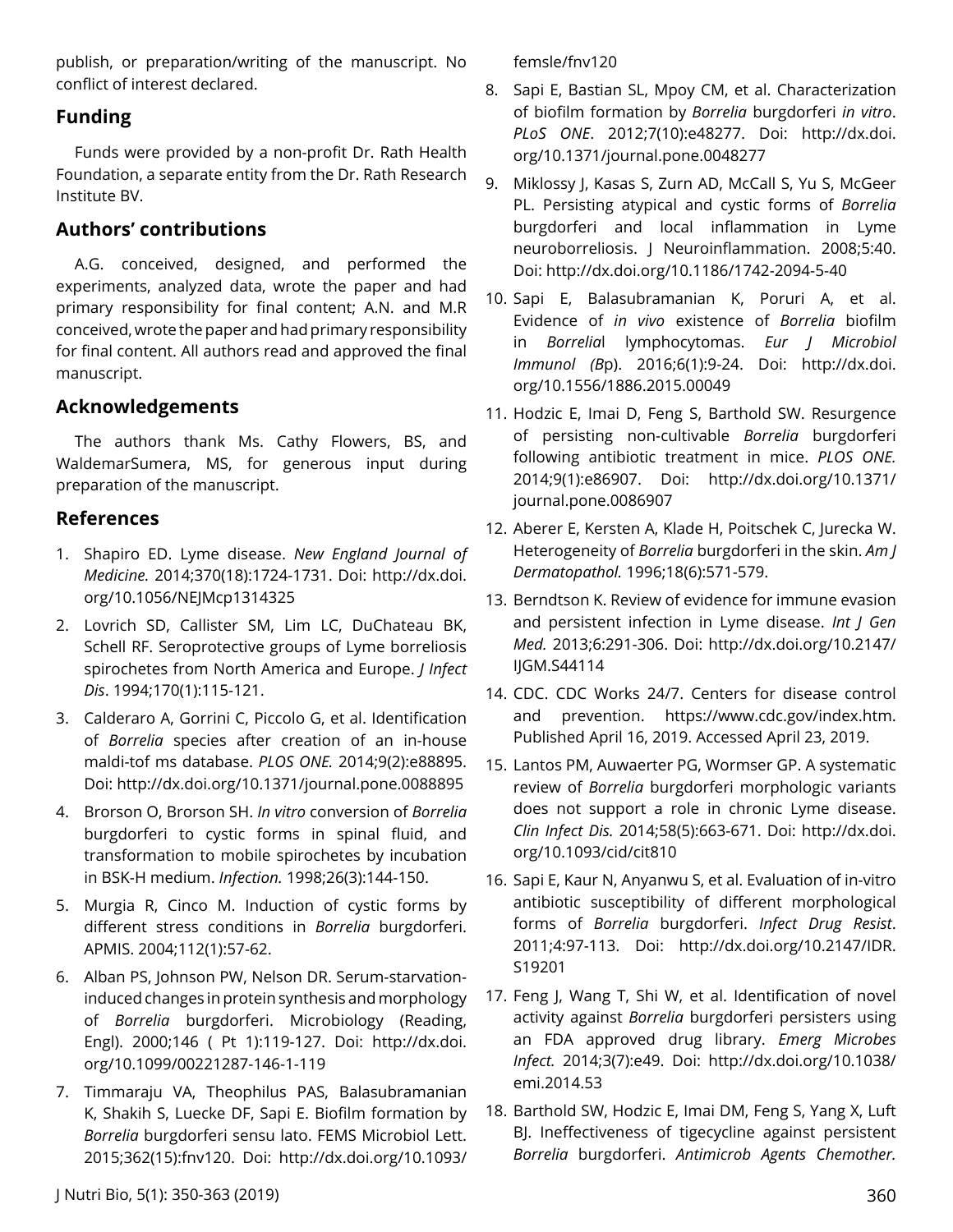2010;54(2):643-651. Doi: [http://dx.doi.org/10.1128/](http://dx.doi.org/10.1128/AAC.00788-09) [AAC.00788-09](http://dx.doi.org/10.1128/AAC.00788-09)

- 19. Feng J, Zhang S, Shi W, Zhang Y. Ceftriaxone pulse dosing fails to eradicate biofilm-like microcolony b. burgdorferi persisters which are sterilized by daptomycin/ doxycycline/cefuroxime without pulse dosing. *Front Microbiol.* 2016;7:1744. Doi: [http://](http://dx.doi.org/10.3389/fmicb.2016.01744) [dx.doi.org/10.3389/fmicb.2016.01744](http://dx.doi.org/10.3389/fmicb.2016.01744)
- 20. Kersten A, Poitschek C, Rauch S, Aberer E. Effects of penicillin, ceftriaxone, and doxycycline on morphology of *Borrelia* burgdorferi. *Antimicrob Agents Chemother.* 1995;39(5):1127-1133.
- 21. Embers ME, Barthold SW, Borda JT, et al. Persistence of *Borrelia* burgdorferi in rhesus macaques following antibiotic treatment of disseminated infection. *PLoS ONE.* 2012;7(1). Doi: [http://dx.doi.org/10.1371/](http://dx.doi.org/10.1371/journal.pone.0029914) [journal.pone.0029914](http://dx.doi.org/10.1371/journal.pone.0029914)
- 22. Straubinger RK, Summers BA, Chang YF, Appel MJ. Persistence of *Borrelia* burgdorferi in experimentally infected dogs after antibiotic treatment. *J Clin Microbiol.* 1997;35(1):111-116.
- 23. Klempner MS, Baker PJ, Shapiro ED, et al. Treatment trials for post-Lyme disease symptoms revisited. *Am J Med.* 2013;126(8):665-669. Doi: [http://dx.doi.](http://dx.doi.org/10.1016/j.amjmed.2013.02.014) [org/10.1016/j.amjmed.2013.02.014](http://dx.doi.org/10.1016/j.amjmed.2013.02.014)
- 24. Fallon BA, Keilp JG, Corbera KM, et al. A randomized, placebo-controlled trial of repeated IV antibiotic therapy for lyme encephalopathy. *Neurology.* 2008;70(13):992-1003. Doi: [http://dx.doi.](http://dx.doi.org/10.1212/01.WNL.0000284604.61160.2d) [org/10.1212/01.WNL.0000284604.61160.2d](http://dx.doi.org/10.1212/01.WNL.0000284604.61160.2d)
- 25. Feng J, Auwaerter PG, Zhang Y. Drug combinations against *Borrelia* burgdorferi persisters *in vitro*: eradication achieved by using daptomycin, cefoperazone and doxycycline. *PLoS ONE.* 2015;10(3):e0117207. Doi: [http://dx.doi.org/10.1371/](http://dx.doi.org/10.1371/journal.pone.0117207) [journal.pone.0117207](http://dx.doi.org/10.1371/journal.pone.0117207)
- 26. Feng J, Shi W, Zhang S, Sullivan D, Auwaerter PG, Zhang Y. A Drug combination screen identifies drugs active against amoxicillin-induced round bodies of *in vitro Borrelia* burgdorferi persisters from an fda drug library. *Front Microbiol.* 2016;7:743. Doi: [http://dx.doi.](http://dx.doi.org/10.3389/fmicb.2016.00743) [org/10.3389/fmicb.2016.00743](http://dx.doi.org/10.3389/fmicb.2016.00743)
- 27. Cowan MM. Plant products as antimicrobial agents. *Clin Microbiol Rev.* 1999;12(4):564-582.
- 28. Taye B, Giday M, Animut A, Seid J. Antibacterial activities of selected medicinal plants in traditional treatment of human wounds in Ethiopia. *Asian Pac J Trop Biomed.* 2011;1(5):370-375. Doi: [http://dx.doi.](http://dx.doi.org/10.1016/S2221-1691(11)60082-8) [org/10.1016/S2221-1691\(11\)60082-8](http://dx.doi.org/10.1016/S2221-1691(11)60082-8)
- 29. Lewis K, Ausubel FM. Prospects for plant-derived antibacterials. *Nat Biotechnol*. 2006;24(12):1504-1507. Doi:<http://dx.doi.org/10.1038/nbt1206-1504>
- 30. Su Y, Ma L, Wen Y, Wang H, Zhang S. Studies of the *in vitro* antibacterial activities of several polyphenols against clinical isolates of methicillin-resistant Staphylococcus aureus. *Molecules.* 2014;19(8):12630-12639. Doi: <http://dx.doi.org/10.3390/molecules190812630>
- 31. Brorson O, Brorson S-H. Grapefruit seed extract is a powerful *in vitro* agent against motile and cystic forms of *Borrelia* burgdorferi sensu lato. *Infection.* 2007;35(3):206-208. Doi: [http://dx.doi.org/10.1007/](http://dx.doi.org/10.1007/s15010-007-6105-0) [s15010-007-6105-0](http://dx.doi.org/10.1007/s15010-007-6105-0)
- 32. Goc A, Niedzwiecki A, Rath M. *In vitro* evaluation of antibacterial activity of phytochemicals and micronutrients against *Borrelia* burgdorferi and *Borrelia* garinii. *J Appl Microbiol.* 2015;119(6):1561- 1572. Doi:<http://dx.doi.org/10.1111/jam.12970>
- 33. Goc A, Rath M. The anti-*Borrelia*e efficacy of phytochemicals and micronutrients: an update. *Ther Adv Infect Dis.* 2016;3(3-4):75-82. Doi: [http://dx.doi.](http://dx.doi.org/10.1177/2049936116655502) [org/10.1177/2049936116655502](http://dx.doi.org/10.1177/2049936116655502)
- 34. Diterich I, Rauter C, Kirschning CJ, Hartung T. *Borrelia* burgdorferi-induced tolerance as a model of persistence via immunosuppression. *Infect Immun.* 2003;71(7):3979-3987.
- 35. Fallon BA, Levin ES, Schweitzer PJ, Hardesty D. Inflammation and central nervous system Lyme disease. *Neurobiol Dis.* 2010;37(3):534-541. Doi: [http://](http://dx.doi.org/10.1016/j.nbd.2009.11.016) [dx.doi.org/10.1016/j.nbd.2009.11.016](http://dx.doi.org/10.1016/j.nbd.2009.11.016)
- 36. McDonnell G, Russell AD. Antiseptics and disinfectants: activity, action, and resistance. *Clin Microbiol Rev.* 1999;12(1):147-179.
- 37. Marques CNH, Morozov A, Planzos P, Zelaya HM. The fatty acid signaling molecule cis-2-decenoic acid increases metabolic activity and reverts persister cells to an antimicrobial-susceptible state. *Appl Environ Microbiol.* 2014;80(22):6976-6991. Doi: [http://dx.doi.](http://dx.doi.org/10.1128/AEM.01576-14) [org/10.1128/AEM.01576-14](http://dx.doi.org/10.1128/AEM.01576-14)
- 38. Niepa THR, Wang H, Gilbert JL, Ren D. Eradication of pseudomonas aeruginosa cells by cathodic electrochemical currents delivered with graphite electrodes. *Acta Biomater.* 2017;50:344-352. Doi: <http://dx.doi.org/10.1016/j.actbio.2016.12.053>
- 39. Goc A, Niedzwiecki A, Rath M. Reciprocal cooperation of phytochemicals and micronutrients against typical and atypical forms of *Borrelia* sp. *J Appl Microbiol.* 2017;123(3):637-650. Doi: [http://dx.doi.org/10.1111/](http://dx.doi.org/10.1111/jam.13523) [jam.13523](http://dx.doi.org/10.1111/jam.13523)

J Nutri Bio, 5(1): 350-363 (2019) 361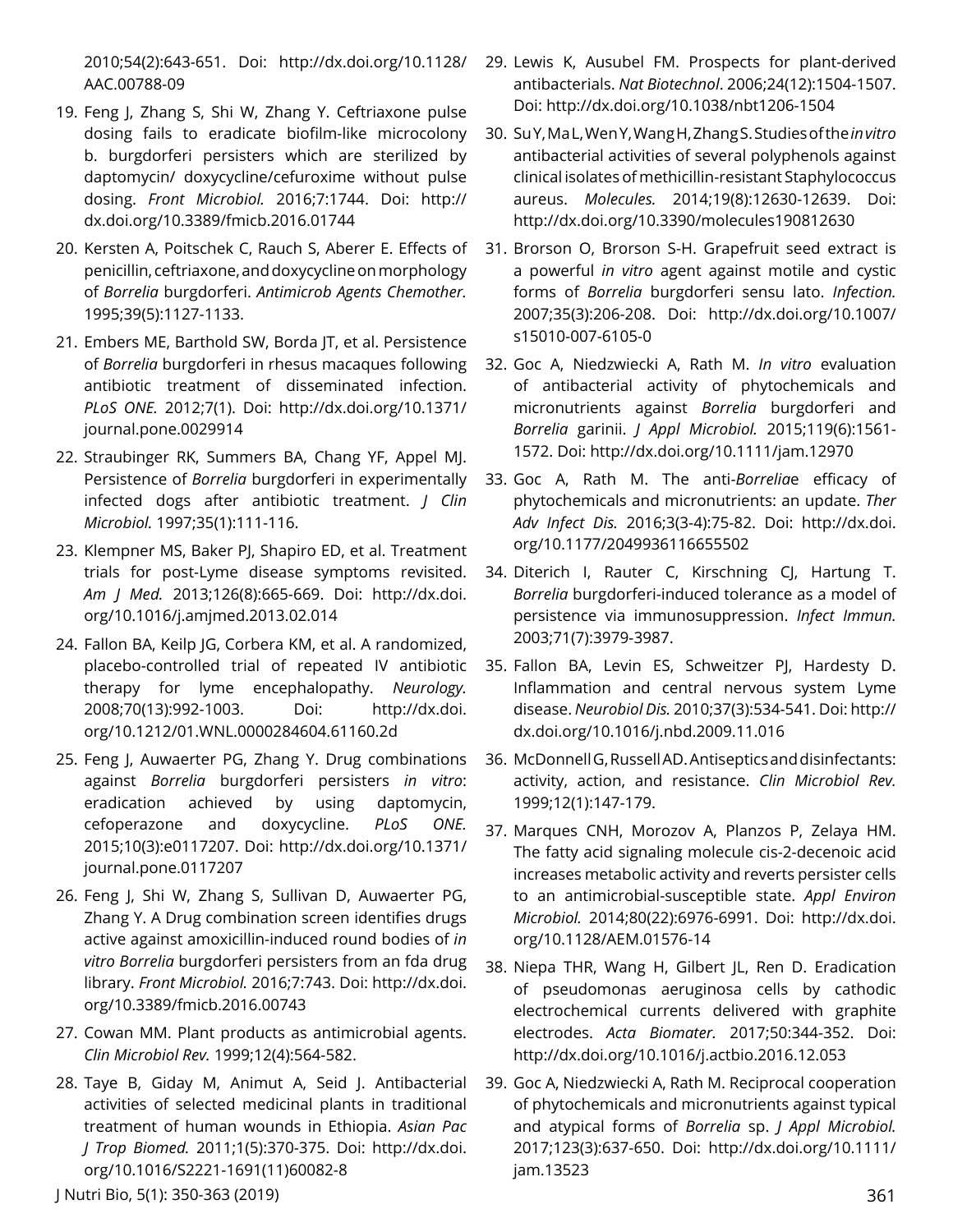- 40. Feng J, Wang T, Zhang S, Shi W, Zhang Y. An optimized SYBR Green I/PI assay for rapid viability assessment and antibiotic susceptibility testing for *Borrelia* burgdorferi. *PLoS ONE.* 2014;9(11):e111809. Doi: <http://dx.doi.org/10.1371/journal.pone.0111809>
- 41. Theophilus P a. S, Victoria MJ, Socarras KM, et al. Effectiveness of Stevia Rebaudiana Whole Leaf Extract Against the Various Morphological Forms of *Borrelia* Burgdorferi *in vitro*. *Eur J Microbiol Immunol (Bp).* 2015;5(4):268-280. Doi: [http://dx.doi.](http://dx.doi.org/10.1556/1886.2015.00031) [org/10.1556/1886.2015.00031](http://dx.doi.org/10.1556/1886.2015.00031)
- 42. Shen L, Liu D, Li M, et al. Mechanism of action of recombinant acc-royalisin from royal jelly of Asian honeybee against gram-positive bacteria. *PLoS ONE.* 2012;7(10):e47194. Doi: [http://dx.doi.org/10.1371/](http://dx.doi.org/10.1371/journal.pone.0047194) [journal.pone.0047194](http://dx.doi.org/10.1371/journal.pone.0047194)
- 43. Boylan JA, Lawrence KA, Downey JS, Gherardini FC. *Borrelia* burgdorferi membranes are the primary targets of reactive oxygen species. *Mol Microbiol.* 2008;68(3):786-799. Doi: [http://dx.doi.org/10.1111/](http://dx.doi.org/10.1111/j.1365-2958.2008.06204.x) [j.1365-2958.2008.06204.x](http://dx.doi.org/10.1111/j.1365-2958.2008.06204.x)
- 44. Ferry N, Stanley BH, Armel G. Design and analysis of biological assays of mixtures. *Conference on Applied Statistics in Agriculture.* April 2005. Doi: [http://dx.doi.](http://dx.doi.org/10.4148/2475-7772.1133) [org/10.4148/2475-7772.1133](http://dx.doi.org/10.4148/2475-7772.1133)
- 45. Donta ST. Late and chronic Lyme disease. *Med Clin North Am.* 2002;86(2):341-349, vii.
- 46. Kadam P, Gregory NA, Zelger B, Carlson JA. Delayed onset of the Jarisch-Herxheimer reaction in doxycycline-treated disease: a case report and review of its histopathology and implications for pathogenesis. *Am J Dermatopathol.* 2015;37(6):e68-74. Doi: [http://](http://dx.doi.org/10.1097/DAD.0000000000000093) [dx.doi.org/10.1097/DAD.0000000000000093](http://dx.doi.org/10.1097/DAD.0000000000000093)
- 47. Marques A, Telford SR, Turk S-P, et al. Xenodiagnosis to detect *Borrelia* burgdorferi infection: a first-inhuman study. *Clin Infect Dis.* 2014;58(7):937-945. Doi: <http://dx.doi.org/10.1093/cid/cit939>
- 48. Bockenstedt LK, Gonzalez DG, Haberman AM, Belperron AA. Spirochete antigens persist near cartilage after murine Lyme borreliosis therapy. *J Clin Invest.* 2012;122(7):2652-2660. Doi: [http://dx.doi.](http://dx.doi.org/10.1172/JCI58813) [org/10.1172/JCI58813](http://dx.doi.org/10.1172/JCI58813)
- 49. Wenyu X, Shuo T, Junke S. Research progress on pharmacological actions and mechanism of baicalein and baicalin. *Curr Opin Complement Altern Med.* 2014;1(1):1-7.
- 50. Yun B-Y, Zhou L, Xie K-P, Wang Y-J, Xie M-J. [Antibacterial activity and mechanism of baicalein]. Yao Xue Xue Bao. 2012;47(12):1587-1592.
- 51. Wang Q, Xie M. [Antibacterial activity and mechanism of luteolin on staphylococcus aureus]. Wei Sheng Wu Xue Bao. 2010;50(9):1180-1184.
- 52. Joung D-K, Lee Y-S, Han S-H, et al. Potentiating activity of luteolin on membrane permeabilizing agent and ATPase inhibitor against methicillinresistant Staphylococcus aureus. *Asian Pac J Trop Med.* 2016;9(1):19-22. Doi: [http://dx.doi.org/10.1016/j.](http://dx.doi.org/10.1016/j.apjtm.2015.12.004) [apjtm.2015.12.004](http://dx.doi.org/10.1016/j.apjtm.2015.12.004)
- 53. Sacco C, Bellumori M, Santomauro F, et al. An *in vitro* evaluation of the antibacterial activity of the nonvolatile phenolic fraction from rosemary leaves. *Nat Prod Res.* 2015;29(16):1537-1544. Doi: [http://dx.doi.or](http://dx.doi.org/10.1080/14786419.2014.986728) [g/10.1080/14786419.2014.986728](http://dx.doi.org/10.1080/14786419.2014.986728)
- 54. Slobodníková L, Fialová S, Hupková H, Grancai D. Rosmarinic acid interaction with planktonic and biofilm Staphylococcus aureus. *Nat Prod Commun.* 2013;8(12):1747-1750.
- 55. Kabara JJ, Vrable R. Antimicrobial lipids: natural and synthetic fatty acids and monoglycerides. *Lipids.* 1977;12(9):753-759.
- 56. Kabara JJ, Swieczkowski DM, Conley AJ, Truant JP. Fatty acids and derivatives as antimicrobial agents. *Antimicrob Agents Chemother.* 1972;2(1):23-28.
- 57. Bergsson G, Arnfinnsson J, Steingrímsson O, Thormar H. Killing of gram-positive cocci by fatty acids and monoglycerides. *APMIS.* 2001;109(10):670-678.
- 58. Maris P. Modes of action of disinfectants. *Rev Off Int Epizoot.* 1995;14(1):47-55.
- 59. Peacock BN, Gherezghiher TB, Hilario JD, Kellermann GH. New insights into Lyme disease. *Redox Biol.* 2015;5:66-70. Doi: [http://dx.doi.org/10.1016/j.](http://dx.doi.org/10.1016/j.redox.2015.03.002) [redox.2015.03.002](http://dx.doi.org/10.1016/j.redox.2015.03.002)
- 60. Davies DG, Marques CNH. A Fatty Acid Messenger Is Responsible for Inducing Dispersion in Microbial Biofilms. *J Bacteriol.* 2009;191(5):1393-1403. Doi: <http://dx.doi.org/10.1128/JB.01214-08>
- 61. Sellati TJ, Bouis DA, Caimano MJ, et al. Activation of human monocytic cells by *Borrelia* burgdorferi and treponema pallidum is facilitated by cd14 and correlates with surface exposure of spirochetal lipoproteins. *The Journal of Immunology.* 1999;163(4):2049-2056.
- 62. Salazar JC, Duhnam-Ems S, La Vake C, et al. Activation of human monocytes by live *Borrelia* burgdorferi generates TLR2-dependent and -independent responses which include induction of IFN-beta. *PLoS Pathog.* 2009;5(5):e1000444. Doi: [http://dx.doi.](http://dx.doi.org/10.1371/journal.ppat.1000444)

J Nutri Bio, 5(1): 350-363 (2019) 362